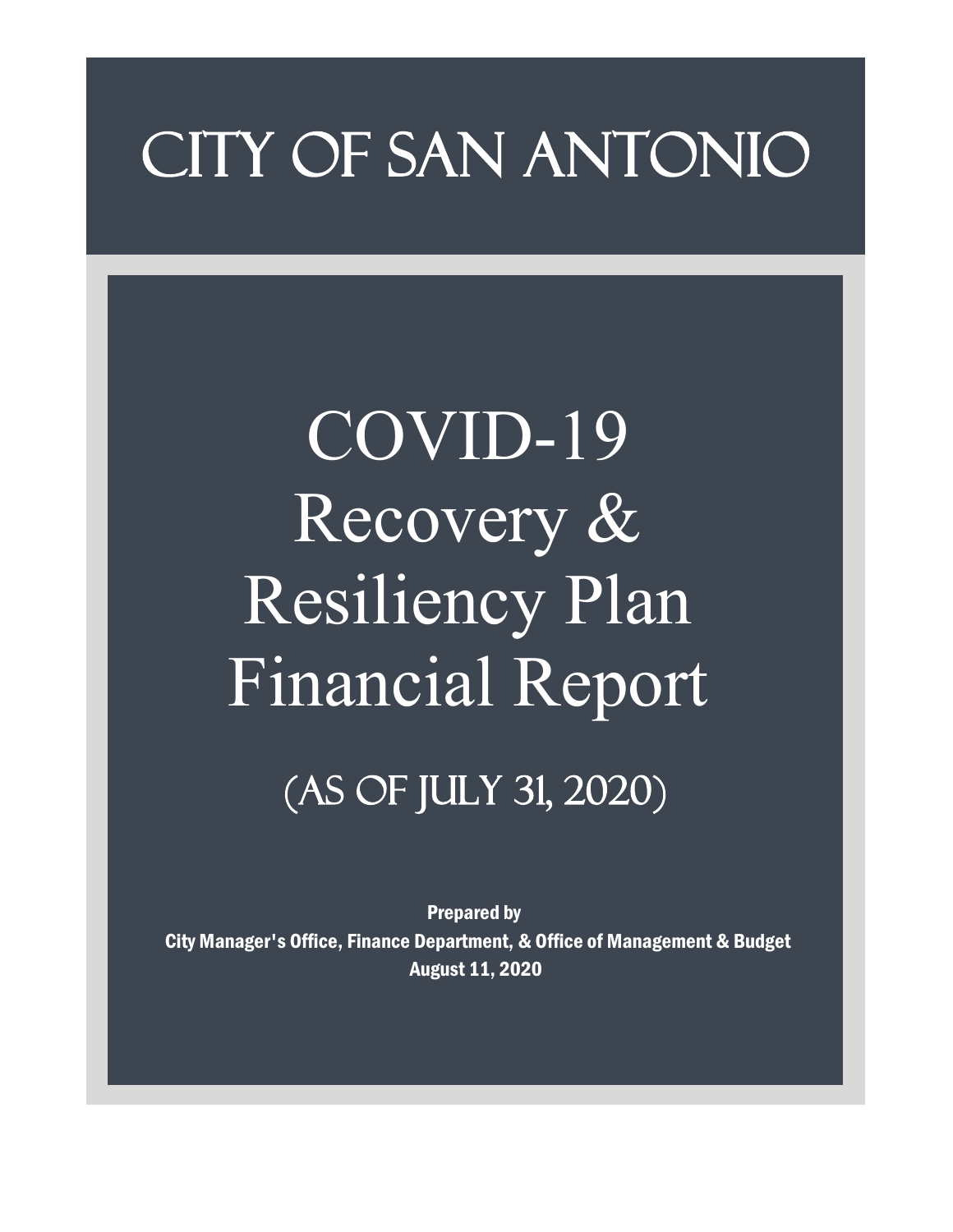# COVID-19 Recovery & Resiliency Plan Financial Report

# REVENUES AND EXPENSES

# TABLE OF CONTENTS

| Title                                       | Page           |
|---------------------------------------------|----------------|
|                                             |                |
| Summary of Revenues & Expenses              | $\overline{3}$ |
|                                             |                |
| Revenue                                     | $\overline{4}$ |
| <b>Emergency Housing Assistance Program</b> | 6              |
|                                             |                |
| Recovery & Resiliency Plan                  | $\overline{7}$ |
| Health Implementation Program               | 9              |
|                                             |                |
| <b>City Response</b>                        | 10             |
| Other                                       | 11             |
|                                             |                |
|                                             |                |

All financial data is from the City's financial management system. This is an unaudited financial report.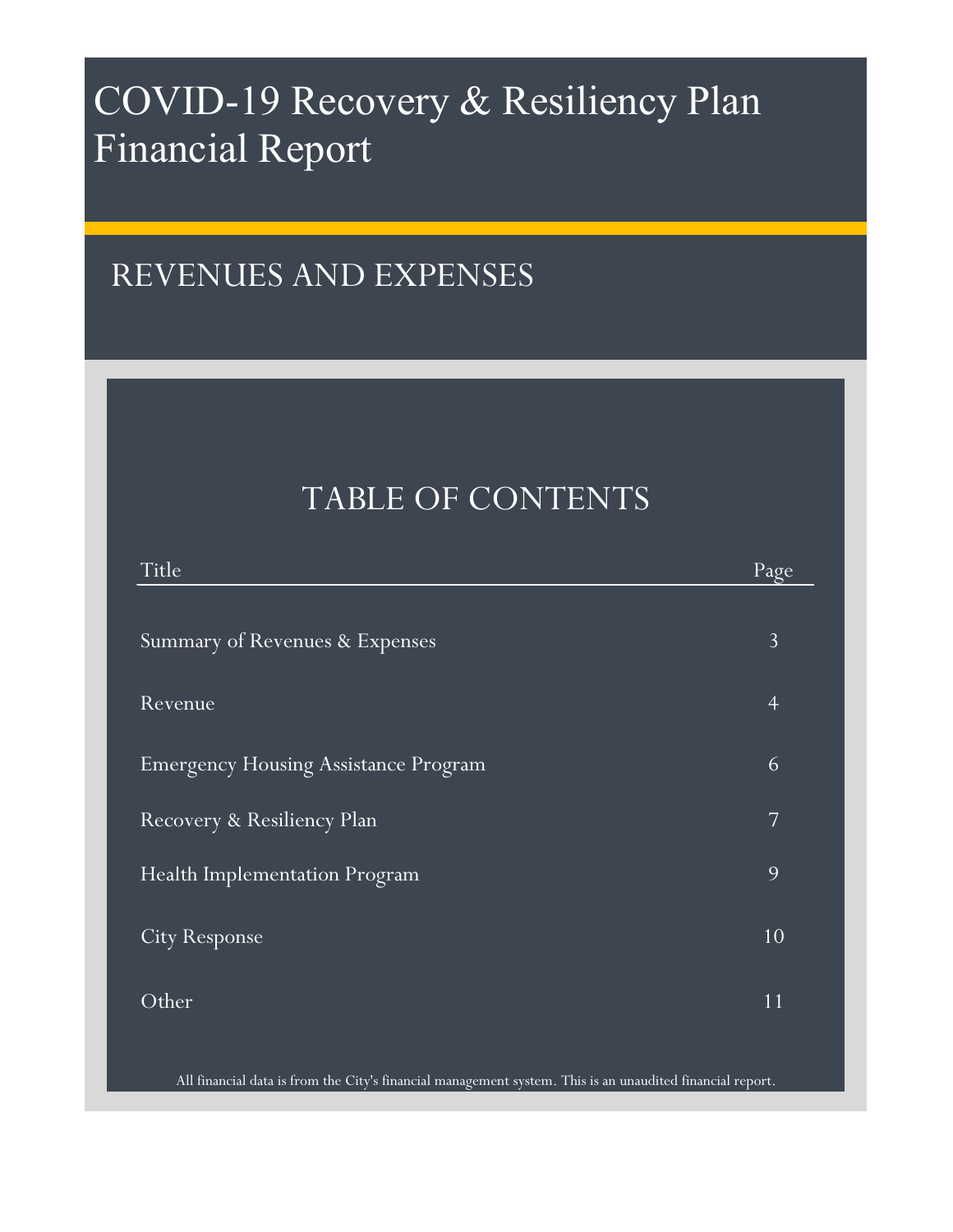# COVID-19 Recovery & Resiliency Plan Financial Report

### City of San Antonio

|                                                             |                                   | <b>Adopted Budget</b> | <b>Actuals</b><br>(March to July) |    | <b>Remaining</b><br><b>Balance</b> |
|-------------------------------------------------------------|-----------------------------------|-----------------------|-----------------------------------|----|------------------------------------|
| <b>AVAILABLE FUNDING</b>                                    |                                   |                       |                                   |    |                                    |
| COVID - 19 Grants                                           | \$                                | 375,760,155 \$        | $110,169,266$ \$                  |    | 265,590,889                        |
| General Fund - Recovery & Resiliency                        |                                   | 94,597,546            |                                   |    | 94,597,546                         |
| Funding Reallocated to Emergency Housing Assistance Program |                                   | 17,836,233            | 16,010,452                        |    | 1,825,781                          |
| FEMA eligible Expenses                                      |                                   | 3,857,589             | 3,857,589                         |    |                                    |
|                                                             | <b>TOTAL AVAILABLE FUNDING \$</b> | 492,051,523 \$        | 130,037,307                       | S. | 362,014,215                        |
|                                                             |                                   |                       |                                   |    |                                    |
| <b>EXPENSES</b>                                             |                                   |                       |                                   |    |                                    |
| <b>Emergency Housing Assistance Program</b>                 | \$                                | 25,543,248 \$         | 23,646,562 \$                     |    | 1,896,686                          |
| <b>Recovery &amp; Resiliency</b>                            |                                   |                       |                                   |    |                                    |
| <b>Workforce Development</b>                                |                                   | 75,000,000            | 3,039                             |    | 74,996,961                         |
| <b>Housing Security</b>                                     |                                   | 50,532,216            | 8,271,326                         |    | 42,260,890                         |
| <b>Small Business Support</b>                               |                                   | 38,100,000            | 1,947,169                         |    | 36,152,831                         |
| Digital Inclusion                                           |                                   | 27,297,546            |                                   |    | 27,297,546                         |
| Health Implementation Plan                                  |                                   | 54,453,475            | 3,457,244                         |    | 50,996,231                         |
| City Response                                               |                                   | 136,294,223           | 83,444,384                        |    | 52,849,839                         |
| <b>FEMA Eligible Expenses</b>                               |                                   | 3,857,589             | 3,857,589                         |    |                                    |
| Airport                                                     |                                   | 50,575,607            |                                   |    | 50,575,607                         |
| Other                                                       |                                   | 30,397,619            | 5,409,995                         |    | 24,987,624                         |
|                                                             | <b>TOTAL EXPENSES \$</b>          | 492,051,523 \$        | 130,037,307                       | S. | 362,014,215                        |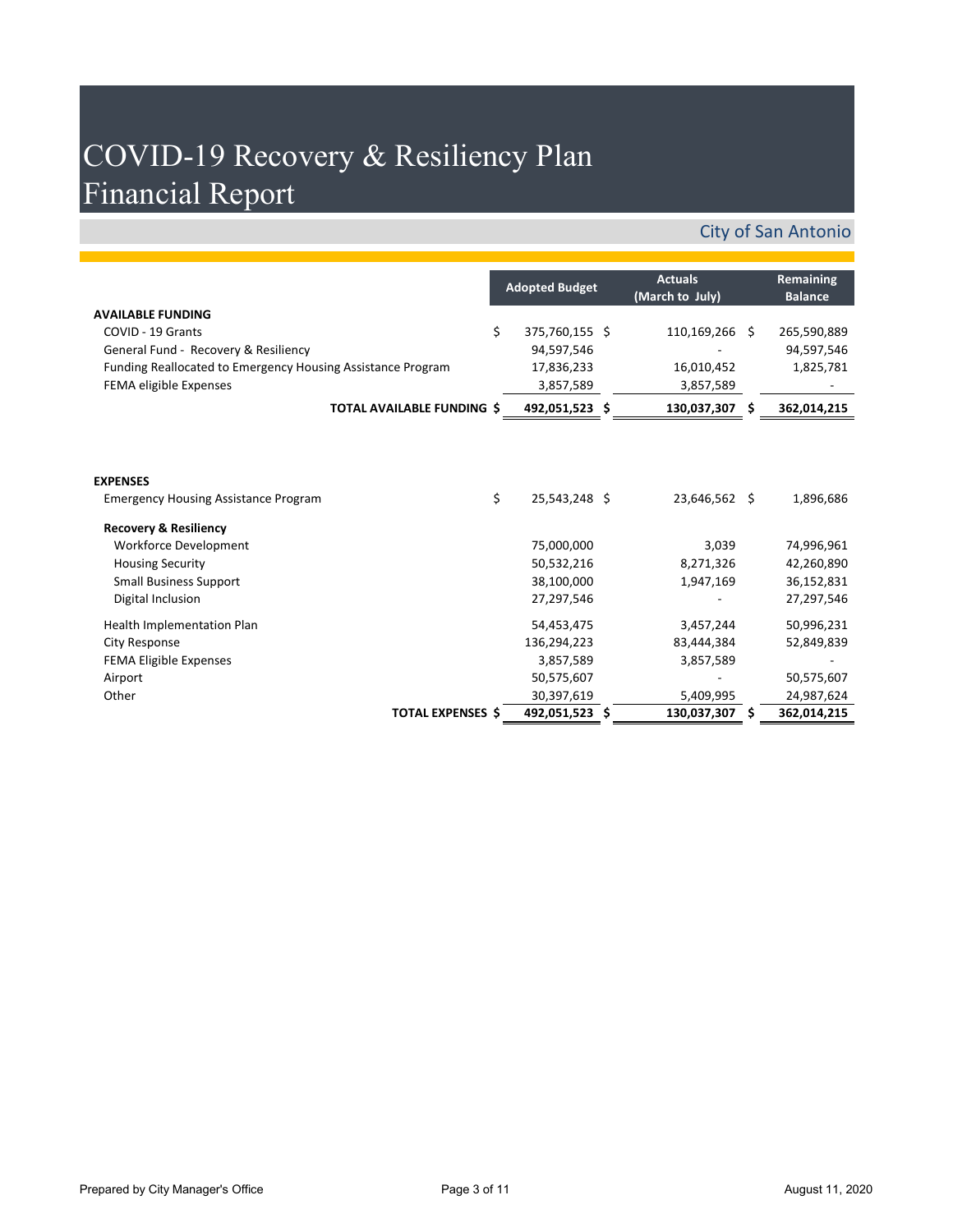# **City of San Antonio COVID-19 Funding by Source**

Report as of July 31, 2020

#### **COVID-19 Awarded Grants**

| <b>Funding Source</b>                                      | <b>Total Award</b> | <b>March to July Actuals</b> | <b>March to September</b><br><b>Estimate</b> | <b>FY 2021 Plan</b>   | <b>FY 2022 Plan</b> |
|------------------------------------------------------------|--------------------|------------------------------|----------------------------------------------|-----------------------|---------------------|
| Coronavirus Relief Fund (CRF)                              | \$<br>269,983,717  | \$<br>96,255,391             | \$<br>232,032,298                            | $37,951,419$ \$<br>\$ |                     |
| Health COVID 19-Grant                                      | 996,725            | 322,924                      | 328,977                                      | 667,748               |                     |
| Health COVID 19-CoAg                                       | 2,494,910          | 942,248                      | 1,085,240                                    | 1,409,670             |                     |
| Health COVID Epi & Laboratory Grant                        | 2,184,484          |                              | 150,000                                      | 2,034,484             |                     |
| Health COVID Immunization Grant                            | 617,269            |                              | 100,000                                      | 517,269               |                     |
| <b>Emergency Solutions Grant (ESG-CV1)</b>                 | 3,902,645          | 830,418                      | 3,129,153                                    | 773,492               |                     |
| <b>Emergency Solutions Grant (ESG-CV2)</b>                 | 12,950,577         |                              |                                              | 8,757,109             | 4,193,468           |
| Homeless Assistance Grant - HOPWA                          | 297,456            |                              | 74,211                                       | 223,245               |                     |
| Byrne Justice Assistance Grant Program                     | 2,331,581          | 28,520                       | 308,273                                      | 1,922,143             | 101,165             |
| <b>EMS</b> - Relief Fund for Healthcare Providers          | 393,484            |                              | 393,484                                      |                       |                     |
| Coronavirus Emergency Supplemental Funding Program         | 2,688,293          | 2,688,293                    | 2,688,293                                    |                       |                     |
| Child Care and Development Block Grant (CCS 2020 COVID 19) | 11,175,769         | 1,175,769                    | 11,175,769                                   |                       |                     |
| Community Services Block Grant (CSBG) 2020 CARES           | 2,937,062          | 37,352                       | 82,762                                       | 2,854,300             |                     |
| FY 2020 CSBG Program Supplemental                          | 105,026            | $\overline{\phantom{a}}$     | 105,026                                      |                       |                     |
| Head Start 20-21 COVID-19                                  | 2,653,999          | 7,143                        | 7,143                                        | 2,646,856             |                     |
| Early Head Start-CCP 19-20 COVID                           | 189,822            | $\overline{\phantom{a}}$     | $\overline{\phantom{a}}$                     | 189,822               |                     |
| Early Head Start                                           | 116,654            |                              |                                              | 116,654               |                     |
| FFCRA Senior Nutrition 19 - 2020                           | 437,060            | 235,075                      | 352,464                                      | 84,596                |                     |
| <b>Senior Nutrition Program-CARES</b>                      | 886,000            |                              |                                              | 886,000               |                     |
| CDBG HUD COVID Grant                                       | 7,707,015          | 7,636,109                    | 7,707,015                                    |                       |                     |
| <b>CARES Act Airports - Operating</b>                      | 39,708,109         |                              | 11,000,001                                   | 22,078,841            | 6,629,267           |
| <b>CARES Act Airports - Capital</b>                        | 10,837,498         |                              |                                              | 7,843,833             | 2,993,665           |
| <b>CARES Act Airports - Stinson</b>                        | 30,000             |                              |                                              | 30,000                |                     |
| <b>Cities for Financial Empowerment</b>                    | 80,000             |                              | 20,000                                       | 60,000                |                     |
| Humanities Texas Relief Grant (OHP)                        | 5,000              |                              | 5,000                                        |                       |                     |
| Texas State Library Archives CARES Grant Cycle 1           | 50,000             | 10,024                       | 17,000                                       | 33,000                |                     |

**Total COVID-19 Grants \$ 375,760,155 \$ 110,169,266 \$ 270,762,109 \$ 91,080,481 \$ 13,917,565**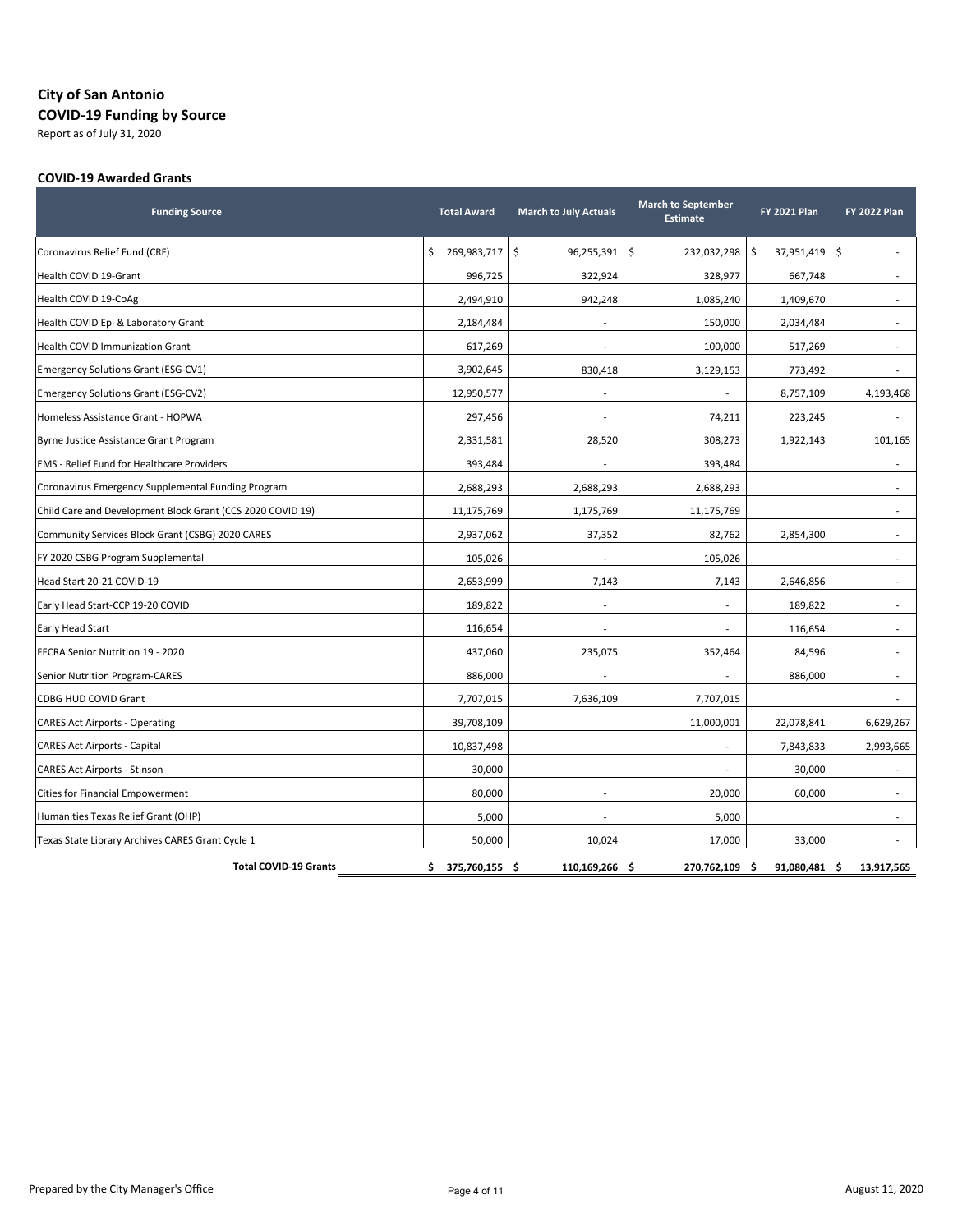# **City of San Antonio COVID-19 Funding by Source**

Report as of July 31, 2020

#### **General Fund Revenues for Recovery and Resiliency**

| <b>Funding Source</b>     | <b>Total Allocation</b> | <b>March to July Actuals</b> | <b>March to September</b><br><b>Estimate</b> | <b>FY 2021 Plan</b> |
|---------------------------|-------------------------|------------------------------|----------------------------------------------|---------------------|
| General Fund              | 94,597,546              |                              | 29,370,099                                   | 65,227,447          |
| <b>Total General Fund</b> | 94,597,546              | $\overline{\phantom{0}}$     | 29,370,099                                   | 65,227,447          |

#### **Other City Budgeted Funding Reallocated to Emergency Housing Assistance**

| <b>Funding Source</b>                                | <b>Total Award</b> | <b>March to July Actuals</b> | <b>March to September</b><br><b>Estimate</b> |
|------------------------------------------------------|--------------------|------------------------------|----------------------------------------------|
| CDBG 45th Emergency Housing Program                  | $5,750,000$   \$   | $5,028,502$   \$             | 721,498                                      |
| COVID Emergency Affordable Housing Program (GF/TIRZ) | 12,086,233         | 10,981,951                   | 1,104,282                                    |
| <b>Total Reallocated Funding</b>                     | 17,836,233 \$      | 16,010,452                   | 1,825,781                                    |

#### **FEMA Eligible Expenses**

| <b>Funding Source</b>                   | <b>March to July</b><br><b>Actuals</b> | <b>Anticipated</b><br><b>FEMA</b><br><b>Reimbursement</b> | <b>Anticipated City Match</b> |
|-----------------------------------------|----------------------------------------|-----------------------------------------------------------|-------------------------------|
| <b>EOC Operations</b>                   | 467,240                                | 350,430                                                   | 116,810                       |
| Personal Protective Equipment           | 1,933,763                              | 1,450,322                                                 | 483,441                       |
| Hotel Expenses (Homeless and Isolation) | 1,456,586                              | 1,092,440                                                 | 364,147                       |
| Total FEMA Eligible \$                  | 3,857,589                              | 2,893,192                                                 | 964,397                       |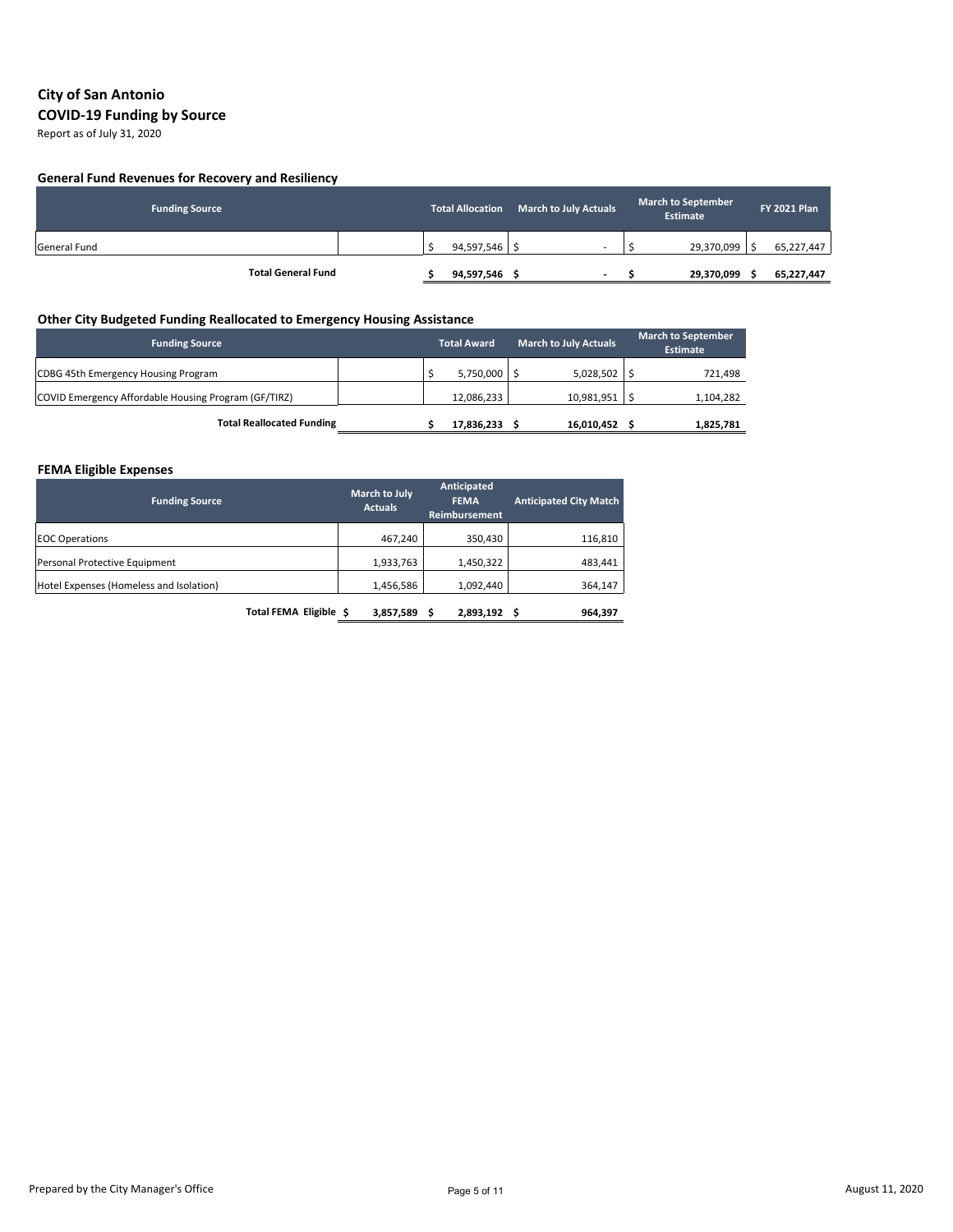## **City of San Antonio Emergency Housing Assistance Program**

Phase I - April to July 2020

| <b>Revenues:</b>                                 | <b>Amount</b> |
|--------------------------------------------------|---------------|
| <b>CDBG HUD COVID Grant</b>                      | \$7,707,015   |
| CDBG 45th Emergency Housing Program              | 5,750,000     |
| TIRZ contributions (Houston St., Midtown & Inner |               |
| City) & Affordable Housing Budget                | 4,036,233     |
| General Fund                                     | 2,500,000     |
| San Antonio Housing Trust Foundation, PFC & FC   | 5,000,000     |
| <b>Risk Mitigation Fund Balance</b>              | 350,000       |
| <b>Outside Contributions</b>                     | 200,000       |
|                                                  | \$25,543,248  |
|                                                  |               |
| <b>Expenses</b>                                  |               |
| Program Administration                           | 198,058       |
| Direct Assistance                                | 23,448,503    |
| <b>Total Spent</b>                               | \$23,646,562  |
| <b>Balance</b>                                   | \$1,896,686   |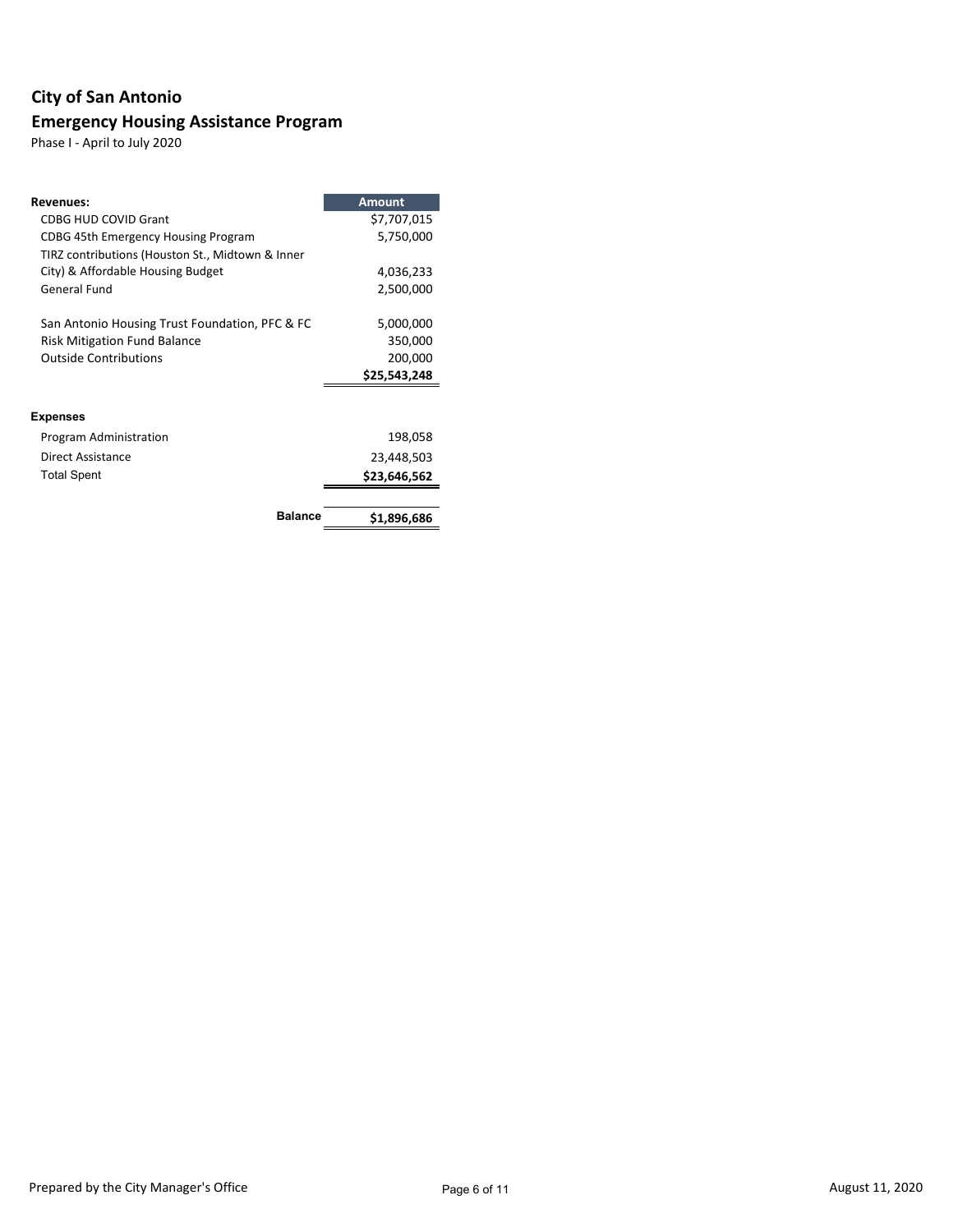## **City of San Antonio Recovery and Resiliency Plan**

Report as of July 31, 2020

| <b>Adopted Budget</b><br><b>Actuals</b><br>Adjustment<br><b>Revised Budget</b><br><b>Balance</b><br><b>Workforce Development</b><br><b>Coronavirus Relief Fund</b><br>$3,039$ \$<br>2,700,000 \$<br>2,696,961<br>Training & Development<br>2,700,000 \$<br>\$<br>\$<br><b>Total CRF</b><br>$\ddot{\bm{\zeta}}$<br>$\ddot{\mathsf{s}}$<br>2,700,000<br>2,700,000<br>\$<br>3,039<br>2,696,961<br>$\blacksquare$<br><b>General Fund</b><br>62,300,000 \$<br>\$<br>62,300,000<br>WF Dev Training & Development<br>62,300,000<br>\$<br>\$<br>\$<br>\$<br>\$<br>62,300,000 \$<br><b>Total General Fund</b><br>62,300,000 \$<br>62,300,000<br><b>Child Care and Development Block Grant</b><br>10,000,000 \$<br>10,000,000<br>Child Care<br>10,000,000<br>\$.<br>\$<br>\$<br>\$<br>\$<br>\$<br><b>Total Child Care and Development Block Grant</b><br>10,000,000 \$<br>10,000,000 \$<br>10,000,000<br>$\blacksquare$<br>\$<br><b>Total Workforce Development</b><br>75,000,000 \$<br>\$<br>75,000,000 \$<br>\$<br>\$<br>74,996,961<br>3,039<br>$\overline{\phantom{0}}$<br><b>Housing Security</b><br><b>Coronavirus Relief Fund</b><br>\$<br>\$<br>4,000,000 \$<br>\$<br>4,000,000<br>Family Independence Initiative<br>4,000,000<br>1,103,904<br>Virtual & Place Based Recovery Hub<br>1,103,904<br>1,103,904<br>120,000<br>Low Cost Financial Products<br>120,000<br>120,000<br>500,000<br>500,000<br>500,000<br>Door to Door Engagement<br>1,500,000<br>Digital Referral Platform<br>1,500,000<br>1,500,000<br><b>Homeless Shelter</b><br>5,037,899<br>5,037,899<br>5,037,899<br>3,299,657<br><b>Domestic Violence</b><br>3,300,000<br>3,300,000<br>343<br>Fair Housing Counseling & Family Resource Center<br>7,403,213<br>20,471,003<br>27,874,216<br>27,874,216<br>\$<br>\$<br><b>Total CRF</b><br>43,436,019 \$<br>43,436,019 \$<br>7,403,556 \$<br>36,032,463<br>$\blacksquare$<br><b>Community Services Block Grant</b><br>2,896,096 \$<br>Virtual & Place Based Recovery Hub<br>2,896,096<br>\$<br>$37,352$ \$<br>2,858,744<br>\$<br>2,896,096 \$<br>2,896,096 \$<br><b>Total CSBG</b><br>\$<br>$37,352$ \$<br>2,858,744<br><b>Emergency Solutions Grant</b><br><b>Homeless Shelter</b><br>3,902,645 \$<br>$3,902,645$ \$<br>830,418 \$<br>3,072,227<br>\$<br>3,902,645 \$<br>3,902,645 \$<br><b>Total Emergency Solutions Grant</b><br>\$<br>830,418 \$<br>3,072,227<br><b>Housing Opportunity for Persons with AIDS (HOPWA)</b><br>297,456<br>297,456<br><b>Homeless Shelter</b><br>297,456<br>\$<br>Ş<br>\$<br>\$<br>297,456 \$<br>297,456 \$<br><b>Total HOPWA</b><br>297,456<br>0<br><b>Total Housing Security</b><br>50,532,216 \$<br>\$<br>50,532,216 \$<br>8,271,326 \$<br>42,260,890 |  |  | <b>Budget</b> |  |  |  | <b>March to July</b> |  |
|---------------------------------------------------------------------------------------------------------------------------------------------------------------------------------------------------------------------------------------------------------------------------------------------------------------------------------------------------------------------------------------------------------------------------------------------------------------------------------------------------------------------------------------------------------------------------------------------------------------------------------------------------------------------------------------------------------------------------------------------------------------------------------------------------------------------------------------------------------------------------------------------------------------------------------------------------------------------------------------------------------------------------------------------------------------------------------------------------------------------------------------------------------------------------------------------------------------------------------------------------------------------------------------------------------------------------------------------------------------------------------------------------------------------------------------------------------------------------------------------------------------------------------------------------------------------------------------------------------------------------------------------------------------------------------------------------------------------------------------------------------------------------------------------------------------------------------------------------------------------------------------------------------------------------------------------------------------------------------------------------------------------------------------------------------------------------------------------------------------------------------------------------------------------------------------------------------------------------------------------------------------------------------------------------------------------------------------------------------------------------------------------------------------------------------------------------------------------------------------------------------------------------------------------------------------------------------------------------------------------------------------------------------------------------------------------------|--|--|---------------|--|--|--|----------------------|--|
|                                                                                                                                                                                                                                                                                                                                                                                                                                                                                                                                                                                                                                                                                                                                                                                                                                                                                                                                                                                                                                                                                                                                                                                                                                                                                                                                                                                                                                                                                                                                                                                                                                                                                                                                                                                                                                                                                                                                                                                                                                                                                                                                                                                                                                                                                                                                                                                                                                                                                                                                                                                                                                                                                                   |  |  |               |  |  |  |                      |  |
|                                                                                                                                                                                                                                                                                                                                                                                                                                                                                                                                                                                                                                                                                                                                                                                                                                                                                                                                                                                                                                                                                                                                                                                                                                                                                                                                                                                                                                                                                                                                                                                                                                                                                                                                                                                                                                                                                                                                                                                                                                                                                                                                                                                                                                                                                                                                                                                                                                                                                                                                                                                                                                                                                                   |  |  |               |  |  |  |                      |  |
|                                                                                                                                                                                                                                                                                                                                                                                                                                                                                                                                                                                                                                                                                                                                                                                                                                                                                                                                                                                                                                                                                                                                                                                                                                                                                                                                                                                                                                                                                                                                                                                                                                                                                                                                                                                                                                                                                                                                                                                                                                                                                                                                                                                                                                                                                                                                                                                                                                                                                                                                                                                                                                                                                                   |  |  |               |  |  |  |                      |  |
|                                                                                                                                                                                                                                                                                                                                                                                                                                                                                                                                                                                                                                                                                                                                                                                                                                                                                                                                                                                                                                                                                                                                                                                                                                                                                                                                                                                                                                                                                                                                                                                                                                                                                                                                                                                                                                                                                                                                                                                                                                                                                                                                                                                                                                                                                                                                                                                                                                                                                                                                                                                                                                                                                                   |  |  |               |  |  |  |                      |  |
|                                                                                                                                                                                                                                                                                                                                                                                                                                                                                                                                                                                                                                                                                                                                                                                                                                                                                                                                                                                                                                                                                                                                                                                                                                                                                                                                                                                                                                                                                                                                                                                                                                                                                                                                                                                                                                                                                                                                                                                                                                                                                                                                                                                                                                                                                                                                                                                                                                                                                                                                                                                                                                                                                                   |  |  |               |  |  |  |                      |  |
|                                                                                                                                                                                                                                                                                                                                                                                                                                                                                                                                                                                                                                                                                                                                                                                                                                                                                                                                                                                                                                                                                                                                                                                                                                                                                                                                                                                                                                                                                                                                                                                                                                                                                                                                                                                                                                                                                                                                                                                                                                                                                                                                                                                                                                                                                                                                                                                                                                                                                                                                                                                                                                                                                                   |  |  |               |  |  |  |                      |  |
|                                                                                                                                                                                                                                                                                                                                                                                                                                                                                                                                                                                                                                                                                                                                                                                                                                                                                                                                                                                                                                                                                                                                                                                                                                                                                                                                                                                                                                                                                                                                                                                                                                                                                                                                                                                                                                                                                                                                                                                                                                                                                                                                                                                                                                                                                                                                                                                                                                                                                                                                                                                                                                                                                                   |  |  |               |  |  |  |                      |  |
|                                                                                                                                                                                                                                                                                                                                                                                                                                                                                                                                                                                                                                                                                                                                                                                                                                                                                                                                                                                                                                                                                                                                                                                                                                                                                                                                                                                                                                                                                                                                                                                                                                                                                                                                                                                                                                                                                                                                                                                                                                                                                                                                                                                                                                                                                                                                                                                                                                                                                                                                                                                                                                                                                                   |  |  |               |  |  |  |                      |  |
|                                                                                                                                                                                                                                                                                                                                                                                                                                                                                                                                                                                                                                                                                                                                                                                                                                                                                                                                                                                                                                                                                                                                                                                                                                                                                                                                                                                                                                                                                                                                                                                                                                                                                                                                                                                                                                                                                                                                                                                                                                                                                                                                                                                                                                                                                                                                                                                                                                                                                                                                                                                                                                                                                                   |  |  |               |  |  |  |                      |  |
|                                                                                                                                                                                                                                                                                                                                                                                                                                                                                                                                                                                                                                                                                                                                                                                                                                                                                                                                                                                                                                                                                                                                                                                                                                                                                                                                                                                                                                                                                                                                                                                                                                                                                                                                                                                                                                                                                                                                                                                                                                                                                                                                                                                                                                                                                                                                                                                                                                                                                                                                                                                                                                                                                                   |  |  |               |  |  |  |                      |  |
|                                                                                                                                                                                                                                                                                                                                                                                                                                                                                                                                                                                                                                                                                                                                                                                                                                                                                                                                                                                                                                                                                                                                                                                                                                                                                                                                                                                                                                                                                                                                                                                                                                                                                                                                                                                                                                                                                                                                                                                                                                                                                                                                                                                                                                                                                                                                                                                                                                                                                                                                                                                                                                                                                                   |  |  |               |  |  |  |                      |  |
|                                                                                                                                                                                                                                                                                                                                                                                                                                                                                                                                                                                                                                                                                                                                                                                                                                                                                                                                                                                                                                                                                                                                                                                                                                                                                                                                                                                                                                                                                                                                                                                                                                                                                                                                                                                                                                                                                                                                                                                                                                                                                                                                                                                                                                                                                                                                                                                                                                                                                                                                                                                                                                                                                                   |  |  |               |  |  |  |                      |  |
|                                                                                                                                                                                                                                                                                                                                                                                                                                                                                                                                                                                                                                                                                                                                                                                                                                                                                                                                                                                                                                                                                                                                                                                                                                                                                                                                                                                                                                                                                                                                                                                                                                                                                                                                                                                                                                                                                                                                                                                                                                                                                                                                                                                                                                                                                                                                                                                                                                                                                                                                                                                                                                                                                                   |  |  |               |  |  |  |                      |  |
|                                                                                                                                                                                                                                                                                                                                                                                                                                                                                                                                                                                                                                                                                                                                                                                                                                                                                                                                                                                                                                                                                                                                                                                                                                                                                                                                                                                                                                                                                                                                                                                                                                                                                                                                                                                                                                                                                                                                                                                                                                                                                                                                                                                                                                                                                                                                                                                                                                                                                                                                                                                                                                                                                                   |  |  |               |  |  |  |                      |  |
|                                                                                                                                                                                                                                                                                                                                                                                                                                                                                                                                                                                                                                                                                                                                                                                                                                                                                                                                                                                                                                                                                                                                                                                                                                                                                                                                                                                                                                                                                                                                                                                                                                                                                                                                                                                                                                                                                                                                                                                                                                                                                                                                                                                                                                                                                                                                                                                                                                                                                                                                                                                                                                                                                                   |  |  |               |  |  |  |                      |  |
|                                                                                                                                                                                                                                                                                                                                                                                                                                                                                                                                                                                                                                                                                                                                                                                                                                                                                                                                                                                                                                                                                                                                                                                                                                                                                                                                                                                                                                                                                                                                                                                                                                                                                                                                                                                                                                                                                                                                                                                                                                                                                                                                                                                                                                                                                                                                                                                                                                                                                                                                                                                                                                                                                                   |  |  |               |  |  |  |                      |  |
|                                                                                                                                                                                                                                                                                                                                                                                                                                                                                                                                                                                                                                                                                                                                                                                                                                                                                                                                                                                                                                                                                                                                                                                                                                                                                                                                                                                                                                                                                                                                                                                                                                                                                                                                                                                                                                                                                                                                                                                                                                                                                                                                                                                                                                                                                                                                                                                                                                                                                                                                                                                                                                                                                                   |  |  |               |  |  |  |                      |  |
|                                                                                                                                                                                                                                                                                                                                                                                                                                                                                                                                                                                                                                                                                                                                                                                                                                                                                                                                                                                                                                                                                                                                                                                                                                                                                                                                                                                                                                                                                                                                                                                                                                                                                                                                                                                                                                                                                                                                                                                                                                                                                                                                                                                                                                                                                                                                                                                                                                                                                                                                                                                                                                                                                                   |  |  |               |  |  |  |                      |  |
|                                                                                                                                                                                                                                                                                                                                                                                                                                                                                                                                                                                                                                                                                                                                                                                                                                                                                                                                                                                                                                                                                                                                                                                                                                                                                                                                                                                                                                                                                                                                                                                                                                                                                                                                                                                                                                                                                                                                                                                                                                                                                                                                                                                                                                                                                                                                                                                                                                                                                                                                                                                                                                                                                                   |  |  |               |  |  |  |                      |  |
|                                                                                                                                                                                                                                                                                                                                                                                                                                                                                                                                                                                                                                                                                                                                                                                                                                                                                                                                                                                                                                                                                                                                                                                                                                                                                                                                                                                                                                                                                                                                                                                                                                                                                                                                                                                                                                                                                                                                                                                                                                                                                                                                                                                                                                                                                                                                                                                                                                                                                                                                                                                                                                                                                                   |  |  |               |  |  |  |                      |  |
|                                                                                                                                                                                                                                                                                                                                                                                                                                                                                                                                                                                                                                                                                                                                                                                                                                                                                                                                                                                                                                                                                                                                                                                                                                                                                                                                                                                                                                                                                                                                                                                                                                                                                                                                                                                                                                                                                                                                                                                                                                                                                                                                                                                                                                                                                                                                                                                                                                                                                                                                                                                                                                                                                                   |  |  |               |  |  |  |                      |  |
|                                                                                                                                                                                                                                                                                                                                                                                                                                                                                                                                                                                                                                                                                                                                                                                                                                                                                                                                                                                                                                                                                                                                                                                                                                                                                                                                                                                                                                                                                                                                                                                                                                                                                                                                                                                                                                                                                                                                                                                                                                                                                                                                                                                                                                                                                                                                                                                                                                                                                                                                                                                                                                                                                                   |  |  |               |  |  |  |                      |  |
|                                                                                                                                                                                                                                                                                                                                                                                                                                                                                                                                                                                                                                                                                                                                                                                                                                                                                                                                                                                                                                                                                                                                                                                                                                                                                                                                                                                                                                                                                                                                                                                                                                                                                                                                                                                                                                                                                                                                                                                                                                                                                                                                                                                                                                                                                                                                                                                                                                                                                                                                                                                                                                                                                                   |  |  |               |  |  |  |                      |  |
|                                                                                                                                                                                                                                                                                                                                                                                                                                                                                                                                                                                                                                                                                                                                                                                                                                                                                                                                                                                                                                                                                                                                                                                                                                                                                                                                                                                                                                                                                                                                                                                                                                                                                                                                                                                                                                                                                                                                                                                                                                                                                                                                                                                                                                                                                                                                                                                                                                                                                                                                                                                                                                                                                                   |  |  |               |  |  |  |                      |  |
|                                                                                                                                                                                                                                                                                                                                                                                                                                                                                                                                                                                                                                                                                                                                                                                                                                                                                                                                                                                                                                                                                                                                                                                                                                                                                                                                                                                                                                                                                                                                                                                                                                                                                                                                                                                                                                                                                                                                                                                                                                                                                                                                                                                                                                                                                                                                                                                                                                                                                                                                                                                                                                                                                                   |  |  |               |  |  |  |                      |  |
|                                                                                                                                                                                                                                                                                                                                                                                                                                                                                                                                                                                                                                                                                                                                                                                                                                                                                                                                                                                                                                                                                                                                                                                                                                                                                                                                                                                                                                                                                                                                                                                                                                                                                                                                                                                                                                                                                                                                                                                                                                                                                                                                                                                                                                                                                                                                                                                                                                                                                                                                                                                                                                                                                                   |  |  |               |  |  |  |                      |  |
|                                                                                                                                                                                                                                                                                                                                                                                                                                                                                                                                                                                                                                                                                                                                                                                                                                                                                                                                                                                                                                                                                                                                                                                                                                                                                                                                                                                                                                                                                                                                                                                                                                                                                                                                                                                                                                                                                                                                                                                                                                                                                                                                                                                                                                                                                                                                                                                                                                                                                                                                                                                                                                                                                                   |  |  |               |  |  |  |                      |  |
|                                                                                                                                                                                                                                                                                                                                                                                                                                                                                                                                                                                                                                                                                                                                                                                                                                                                                                                                                                                                                                                                                                                                                                                                                                                                                                                                                                                                                                                                                                                                                                                                                                                                                                                                                                                                                                                                                                                                                                                                                                                                                                                                                                                                                                                                                                                                                                                                                                                                                                                                                                                                                                                                                                   |  |  |               |  |  |  |                      |  |
|                                                                                                                                                                                                                                                                                                                                                                                                                                                                                                                                                                                                                                                                                                                                                                                                                                                                                                                                                                                                                                                                                                                                                                                                                                                                                                                                                                                                                                                                                                                                                                                                                                                                                                                                                                                                                                                                                                                                                                                                                                                                                                                                                                                                                                                                                                                                                                                                                                                                                                                                                                                                                                                                                                   |  |  |               |  |  |  |                      |  |
|                                                                                                                                                                                                                                                                                                                                                                                                                                                                                                                                                                                                                                                                                                                                                                                                                                                                                                                                                                                                                                                                                                                                                                                                                                                                                                                                                                                                                                                                                                                                                                                                                                                                                                                                                                                                                                                                                                                                                                                                                                                                                                                                                                                                                                                                                                                                                                                                                                                                                                                                                                                                                                                                                                   |  |  |               |  |  |  |                      |  |
|                                                                                                                                                                                                                                                                                                                                                                                                                                                                                                                                                                                                                                                                                                                                                                                                                                                                                                                                                                                                                                                                                                                                                                                                                                                                                                                                                                                                                                                                                                                                                                                                                                                                                                                                                                                                                                                                                                                                                                                                                                                                                                                                                                                                                                                                                                                                                                                                                                                                                                                                                                                                                                                                                                   |  |  |               |  |  |  |                      |  |
|                                                                                                                                                                                                                                                                                                                                                                                                                                                                                                                                                                                                                                                                                                                                                                                                                                                                                                                                                                                                                                                                                                                                                                                                                                                                                                                                                                                                                                                                                                                                                                                                                                                                                                                                                                                                                                                                                                                                                                                                                                                                                                                                                                                                                                                                                                                                                                                                                                                                                                                                                                                                                                                                                                   |  |  |               |  |  |  |                      |  |
|                                                                                                                                                                                                                                                                                                                                                                                                                                                                                                                                                                                                                                                                                                                                                                                                                                                                                                                                                                                                                                                                                                                                                                                                                                                                                                                                                                                                                                                                                                                                                                                                                                                                                                                                                                                                                                                                                                                                                                                                                                                                                                                                                                                                                                                                                                                                                                                                                                                                                                                                                                                                                                                                                                   |  |  |               |  |  |  |                      |  |
|                                                                                                                                                                                                                                                                                                                                                                                                                                                                                                                                                                                                                                                                                                                                                                                                                                                                                                                                                                                                                                                                                                                                                                                                                                                                                                                                                                                                                                                                                                                                                                                                                                                                                                                                                                                                                                                                                                                                                                                                                                                                                                                                                                                                                                                                                                                                                                                                                                                                                                                                                                                                                                                                                                   |  |  |               |  |  |  |                      |  |
|                                                                                                                                                                                                                                                                                                                                                                                                                                                                                                                                                                                                                                                                                                                                                                                                                                                                                                                                                                                                                                                                                                                                                                                                                                                                                                                                                                                                                                                                                                                                                                                                                                                                                                                                                                                                                                                                                                                                                                                                                                                                                                                                                                                                                                                                                                                                                                                                                                                                                                                                                                                                                                                                                                   |  |  |               |  |  |  |                      |  |
|                                                                                                                                                                                                                                                                                                                                                                                                                                                                                                                                                                                                                                                                                                                                                                                                                                                                                                                                                                                                                                                                                                                                                                                                                                                                                                                                                                                                                                                                                                                                                                                                                                                                                                                                                                                                                                                                                                                                                                                                                                                                                                                                                                                                                                                                                                                                                                                                                                                                                                                                                                                                                                                                                                   |  |  |               |  |  |  |                      |  |
|                                                                                                                                                                                                                                                                                                                                                                                                                                                                                                                                                                                                                                                                                                                                                                                                                                                                                                                                                                                                                                                                                                                                                                                                                                                                                                                                                                                                                                                                                                                                                                                                                                                                                                                                                                                                                                                                                                                                                                                                                                                                                                                                                                                                                                                                                                                                                                                                                                                                                                                                                                                                                                                                                                   |  |  |               |  |  |  |                      |  |
|                                                                                                                                                                                                                                                                                                                                                                                                                                                                                                                                                                                                                                                                                                                                                                                                                                                                                                                                                                                                                                                                                                                                                                                                                                                                                                                                                                                                                                                                                                                                                                                                                                                                                                                                                                                                                                                                                                                                                                                                                                                                                                                                                                                                                                                                                                                                                                                                                                                                                                                                                                                                                                                                                                   |  |  |               |  |  |  |                      |  |

Prepared by the City Manager's Office **Page 7 of 11** Page 7 of 11 August 11, 2020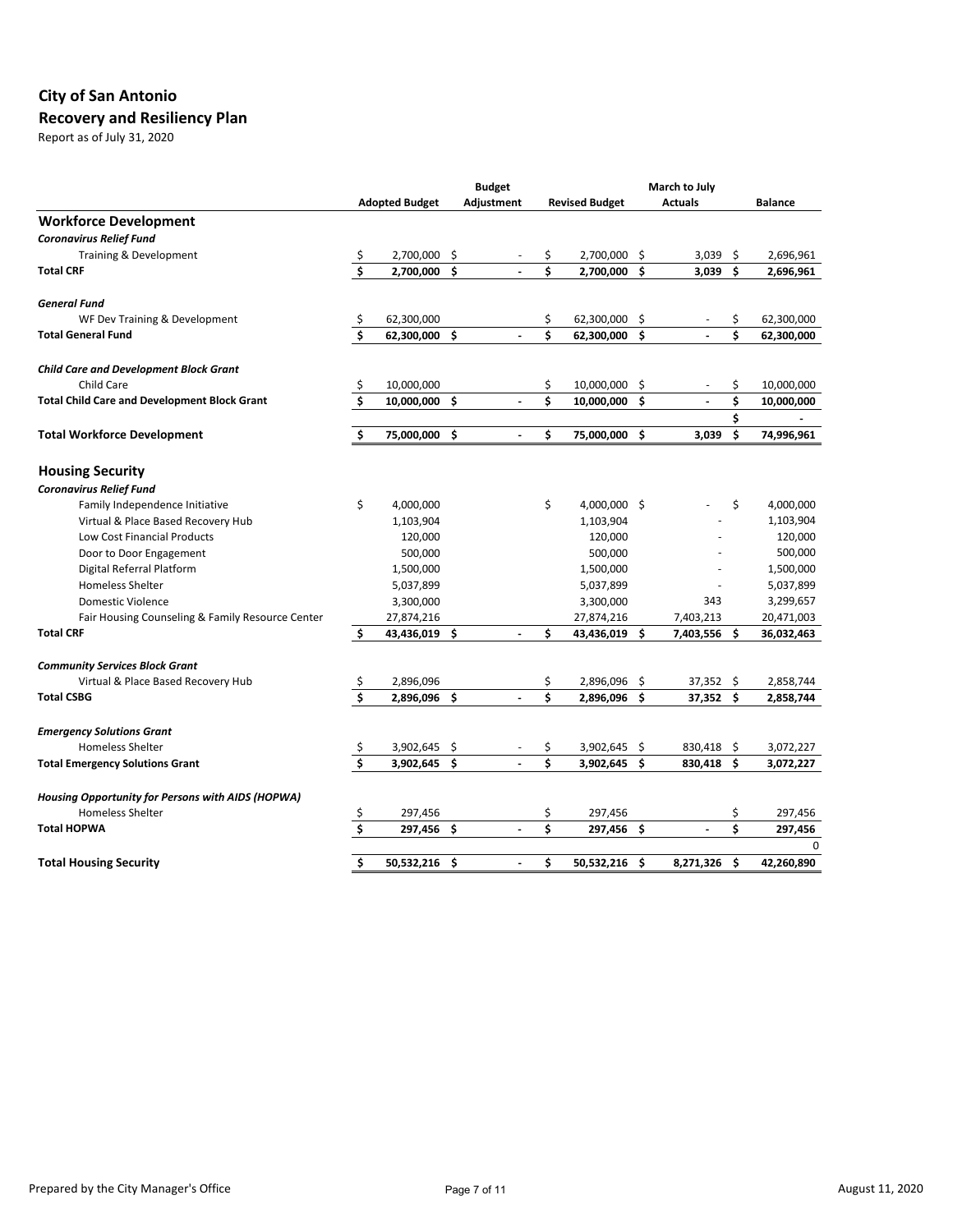## **City of San Antonio Recovery and Resiliency Plan**

Report as of July 31, 2020

|                                           |                       | <b>Budget</b> |    |                       |     | <b>March to July</b> |                   |
|-------------------------------------------|-----------------------|---------------|----|-----------------------|-----|----------------------|-------------------|
|                                           | <b>Adopted Budget</b> | Adjustment    |    | <b>Revised Budget</b> |     | <b>Actuals</b>       | <b>Balance</b>    |
| <b>Small Business Support</b>             |                       |               |    |                       |     |                      |                   |
| <b>Coronavirus Relief Fund</b>            |                       |               |    |                       |     |                      |                   |
| Microbusiness Support                     | \$<br>27,000,000      |               | \$ | 27,000,000 \$         |     | 550 \$               | 26,999,450        |
| Protective Equipment and Sanitizer        | 2,000,000             |               |    | 2,000,000             |     | 1,945,261            | 54,739            |
| <b>Financial Recovery Hub</b>             | 200,000               |               |    | 200,000               |     |                      | 200,000           |
| Door to Door Engagement                   | 1,300,000             |               |    | 1,300,000             |     | 1,358                | 1,298,642         |
| <b>Arts Support</b>                       | 2,600,000             |               |    | 2,600,000             |     |                      | 2,600,000         |
| <b>Total CRF</b>                          | \$<br>33,100,000 \$   |               | \$ | 33,100,000 \$         |     | $1,947,169$ \$       | 31,152,831        |
| <b>General Fund</b>                       |                       |               |    |                       |     |                      |                   |
| On the Job Training Stipends              | \$<br>5,000,000       |               | \$ | 5,000,000             | -\$ |                      | \$<br>5,000,000   |
| <b>Total General Fund</b>                 | 5,000,000 \$          |               | \$ | 5,000,000 \$          |     |                      | 5,000,000         |
|                                           |                       |               |    |                       |     |                      |                   |
| <b>Total Small Business Support</b>       | 38,100,000 \$         |               | \$ | 38,100,000            | \$  | 1,947,169            | \$<br>36,152,831  |
| <b>Digital Inclusion</b>                  |                       |               |    |                       |     |                      |                   |
| <b>General Fund</b>                       |                       |               |    |                       |     |                      |                   |
| Core Infrastructure and Fiber             | \$<br>4,000,000       |               | \$ | 4,000,000 \$          |     |                      | \$<br>4,000,000   |
| <b>Network Access &amp; Wireless Mesh</b> | 17,047,546            |               |    | 17,047,546            |     |                      | 17,047,546        |
| Student Connection in the Home            | 6,000,000             |               |    | 6,000,000             |     |                      | 6,000,000         |
| <b>Recovery Portal</b>                    | 250,000               |               |    | 250,000               |     |                      | 250,000           |
| <b>Total General Fund</b>                 | 27,297,546 \$         |               | Ś. | 27,297,546 \$         |     |                      | 27,297,546        |
|                                           |                       |               |    |                       |     |                      |                   |
| <b>Total Recovery and Resiliency Plan</b> | \$<br>190,929,762 \$  |               | \$ | 190,929,762 \$        |     | 10,221,534           | \$<br>180,708,228 |

Prepared by the City Manager's Office **Page 8** of 11 August 11, 2020

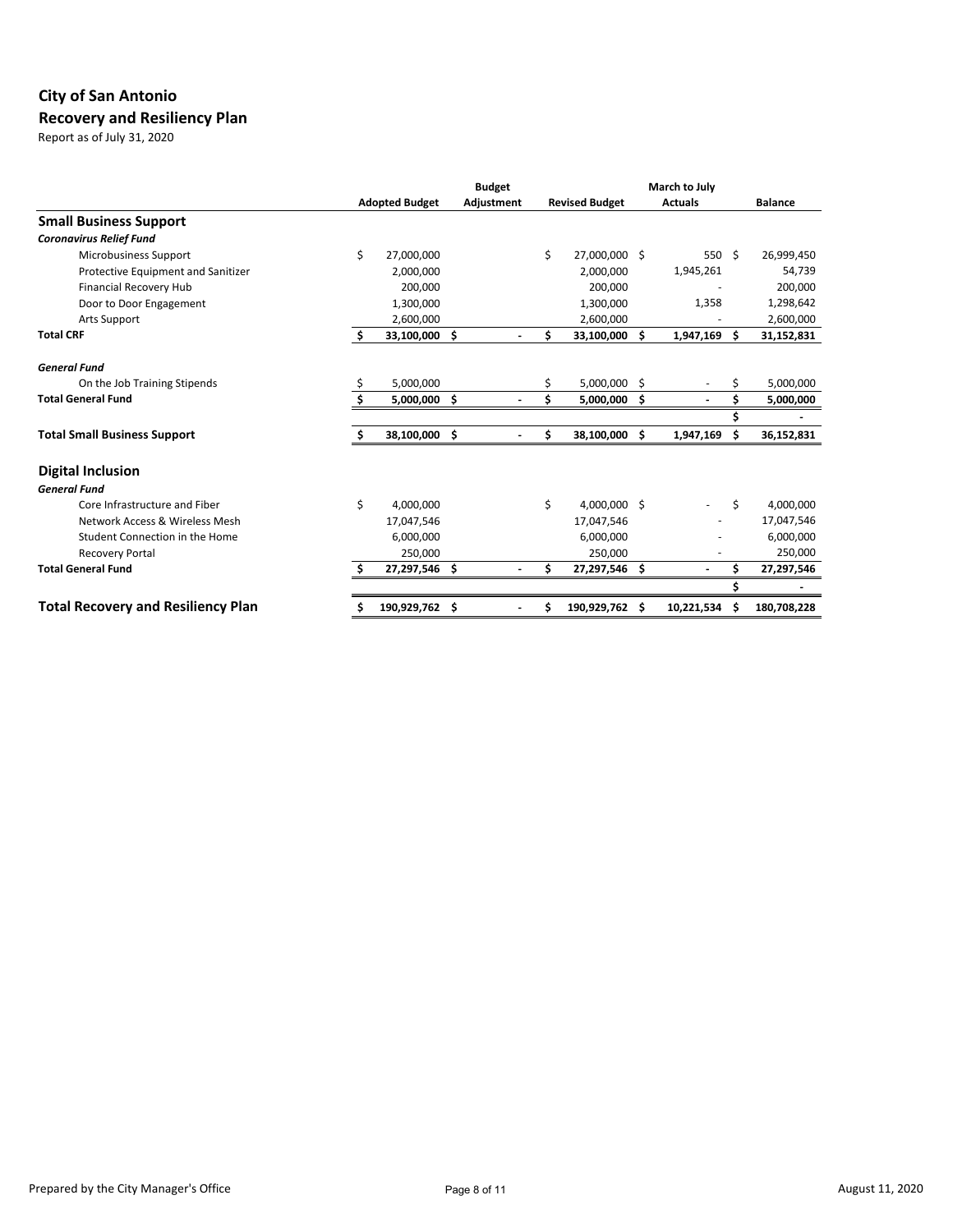# **City of San Antonio Health Implementation Plan**

Report as of July 31, 2020

|               |                                             |               |                       | <b>Budget</b>            |                       | <b>March to July</b> |                |                     |                |
|---------------|---------------------------------------------|---------------|-----------------------|--------------------------|-----------------------|----------------------|----------------|---------------------|----------------|
|               |                                             |               | <b>Adopted Budget</b> | Adjustment               | <b>Revised Budget</b> |                      | <b>Actuals</b> |                     | <b>Balance</b> |
|               | <b>Health Implementation Plan</b>           |               |                       |                          |                       |                      |                |                     |                |
| <b>Fire</b>   |                                             |               |                       |                          |                       |                      |                |                     |                |
|               | Overtime                                    | \$            | 5,000,000             |                          | \$<br>5,000,000       |                      |                | \$                  | 5,000,000      |
|               | <b>MIH Medications</b>                      |               | 75,628                |                          | 75,628                |                      |                |                     | 75,628         |
|               | <b>MIH Equipment</b>                        |               | 918,954               |                          | 918,954               |                      | 686,475        |                     | 232,479        |
|               | <b>Testing Mobile Unit</b>                  |               | 2,159,000             |                          | 2,159,000             |                      | 112,547        |                     | 2,046,453      |
|               | Fire & EMS Vehicle Equipment                |               | 4,598,881             |                          | 4,598,881             |                      |                |                     | 4,598,881      |
|               | Protective Personnel Equipment              |               | 1,854,770             |                          | 1,854,770             |                      | 224,270        |                     | 1,630,500      |
|               | <b>Decontamination Equipment</b>            |               | 32,799                |                          | 32,799                |                      | 28,395         |                     | 4,404          |
|               | Asst Med Dir & Infect Control               |               | 226,498               |                          | 226,498               |                      |                |                     | 226,498        |
|               | Temp Staff Inventory Mgmt                   |               | 115,000               |                          | 115,000               |                      |                |                     | 115,000        |
|               | <b>Total Fire</b>                           | $\frac{1}{2}$ | 14,981,530 \$         |                          | \$<br>14,981,530 \$   |                      | 1,051,687      | $\ddot{\bm{\zeta}}$ | 13,929,843     |
|               |                                             |               |                       |                          |                       |                      |                |                     |                |
| <b>Health</b> |                                             |               |                       |                          |                       |                      |                |                     |                |
|               | <b>Project Management</b>                   | \$            | 1,035,977 \$          | 132,500 \$               | $1,168,477$ \$        |                      | $62,848$ \$    |                     | 1,105,629      |
|               | <b>Testing Task Force</b>                   |               | 29,416,682            | (5,528,827)              | 23,887,855            |                      | 1,581,420      |                     | 22,306,435     |
|               | <b>Community Education</b>                  |               | 114,631               |                          | 114,631               |                      |                |                     | 114,631        |
|               | <b>COVID Hotline</b>                        |               | 472,874               | 59,500                   | 532,374               |                      | 31,959         |                     | 500,415        |
|               | <b>Media Relations &amp; Communications</b> |               | 549,668               | 52,513                   | 602,181               |                      | 11,268         |                     | 590,913        |
|               | <b>Community Health &amp; Prevention</b>    |               | 282,701               |                          | 282,701               |                      | 17,939         |                     | 264,762        |
|               | Data Management                             |               | 771,079               | 7,500                    | 778,579               |                      | 96,848         |                     | 681,731        |
|               | <b>COVID Case Investigations</b>            |               | 2,369,361             | 5,650,813                | 8,020,174             |                      | 236,366        |                     | 7,783,808      |
|               | <b>Contact Tracing</b>                      |               | 2,175,000             | 116,000                  | 2,291,000             |                      | 213,346        |                     | 2,077,655      |
|               | <b>Congrete Settings</b>                    |               | 916,806               | 5,000                    | 921,806               |                      | 91,689         |                     | 830,117        |
|               | <b>Provider Hotline</b>                     |               | 57,882                | 5,000                    | 62,882                |                      | 13,713         |                     | 49,169         |
|               | <b>Provider Relations</b>                   |               | 175,560               |                          | 175,560               |                      | 33,027         |                     | 142,533        |
|               | <b>PHEP Support</b>                         |               | 133,724               |                          | 133,724               |                      | 15,134         |                     | 118,590        |
|               | Research                                    |               | 1,000,000             | (500,000)                | 500,000               |                      |                |                     | 500,000        |
|               | <b>Total Health</b>                         | \$            | 39,471,945 \$         | $\overline{\phantom{a}}$ | \$<br>39,471,945 \$   |                      | 2,405,557 \$   |                     | 37,066,388     |
|               |                                             |               |                       |                          |                       |                      |                |                     |                |
|               | <b>Total Health Implementation Plan</b>     | \$            | 54,453,475 \$         | $\overline{\phantom{a}}$ | \$<br>54,453,475      | $\ddot{\bm{\zeta}}$  | 3,457,244      | $\ddot{\bm{\zeta}}$ | 50,996,231     |

Prepared by the City Manager's Office **Page 9 of 11** Page 9 of 11 August 11, 2020

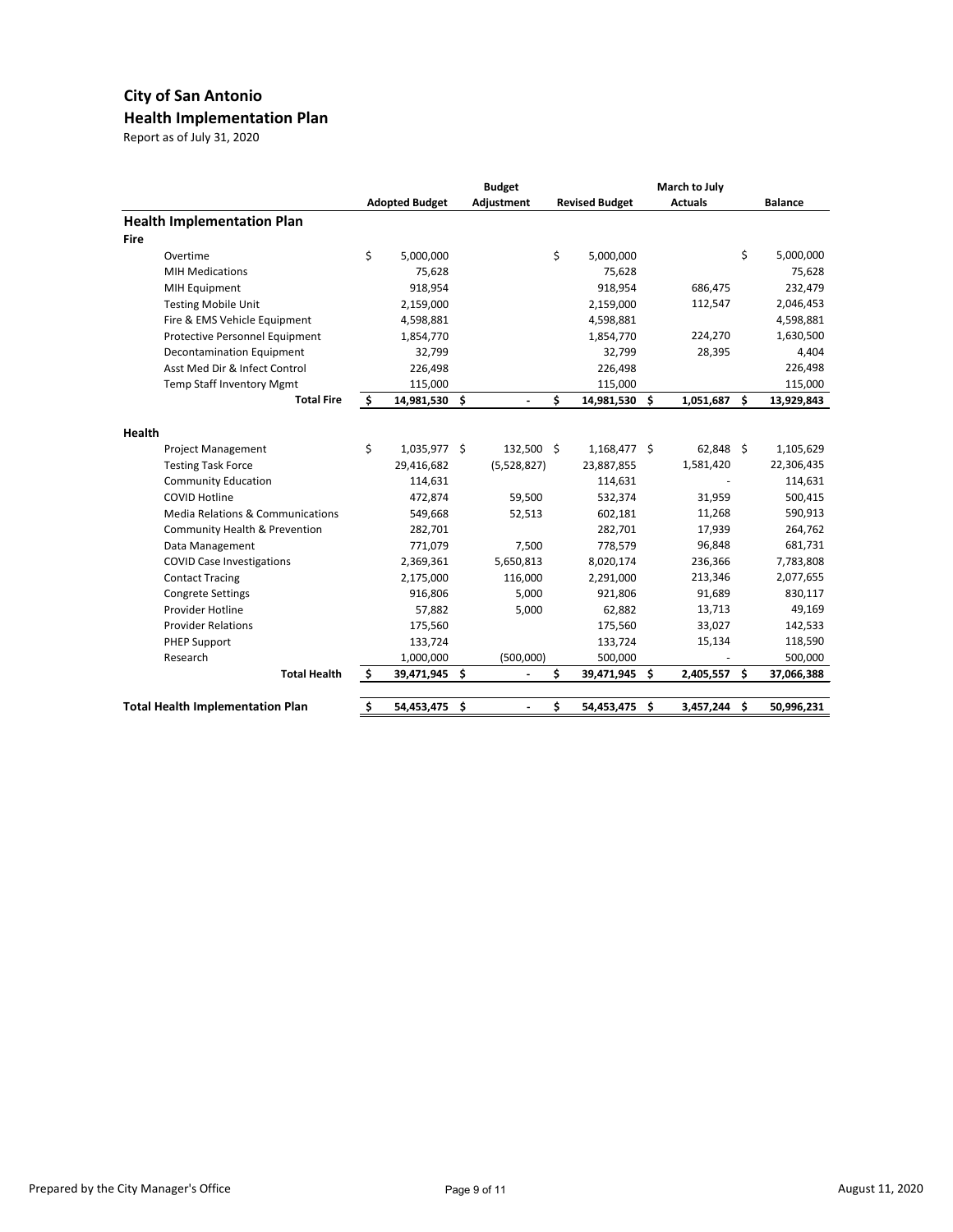### **City of San Antonio City Eligible Payroll & Supplies and FEMA Eligible Expenses**

Report as of July 31, 2020

|                                                   | <b>Budget</b><br>March to July |                       |            |    |                       |    |                |              |                |  |  |
|---------------------------------------------------|--------------------------------|-----------------------|------------|----|-----------------------|----|----------------|--------------|----------------|--|--|
|                                                   |                                | <b>Adopted Budget</b> | Adjustment |    | <b>Revised Budget</b> |    | <b>Actuals</b> |              | <b>Balance</b> |  |  |
| <b>City Eligible Payroll &amp; Supplies</b>       |                                |                       |            |    |                       |    |                |              |                |  |  |
| <b>Eligible Payroll</b>                           |                                |                       |            |    |                       |    |                |              |                |  |  |
| Police Payroll                                    | \$                             | 4,578,942             |            | \$ | $4,578,942$ \$        |    | 1,417,901      | S            | 3,161,041      |  |  |
| Fire Payroll                                      |                                | 96,034,664            |            |    | 96,034,664            |    | 72,594,416     |              | 23,440,248     |  |  |
| <b>Health Payroll</b>                             |                                | 8,090,982             |            |    | 8,090,982             |    | 788,903        |              | 7,302,079      |  |  |
| All Other Departments                             |                                | 5,925,785             |            |    | 5,925,785             |    | 6,209,176      |              | (283, 391)     |  |  |
|                                                   |                                | 114,630,373           | \$         | Ś  | 114,630,373           | S  | 81,010,397     | S            | 33,619,976     |  |  |
| <b>City PPE &amp; Supplies</b>                    |                                |                       |            |    |                       |    |                |              |                |  |  |
| <b>Supplies Already Purchased</b>                 | \$                             | 10,663,850            |            | \$ | $10,663,850$ \$       |    | 2,278,375      | <sup>S</sup> | 8,385,475      |  |  |
| Supplies to be Purchased                          |                                | 10,000,000            |            |    | 10,000,000            |    | 140,076        |              | 9,859,924      |  |  |
| Police PPE                                        |                                | 1,000,000             |            |    | 1,000,000             |    | 15,537         |              | 984,463        |  |  |
|                                                   |                                | 21,663,850            | \$         |    | 21,663,850            | \$ | 2,433,987      |              | 19,229,863     |  |  |
|                                                   |                                |                       |            |    |                       |    |                |              |                |  |  |
| <b>Total City Eligible Payroll &amp; Supplies</b> |                                | 136,294,223           | \$         | Ś  | 136,294,223           | \$ | 83,444,384     | S            | 52,849,839     |  |  |

|                                                   | <b>FEMA</b> |                          |  |  |                      |                   |  |  |  |
|---------------------------------------------------|-------------|--------------------------|--|--|----------------------|-------------------|--|--|--|
| <b>FEMA Eligible Expense</b>                      |             | <b>Actuals Thru July</b> |  |  | <b>Reimbursement</b> | <b>City Match</b> |  |  |  |
| <b>EOC Operations</b>                             |             | 467,240                  |  |  | 350,430              | 116,810           |  |  |  |
| Personal Protective Equipment                     |             | 1,933,763                |  |  | 1,450,322            | 483,441           |  |  |  |
| Hotel Expenses (Homeless and Isolation)           |             | 1,456,586                |  |  | 1,092,440            | 364.147           |  |  |  |
| <b>Total City Eligible Payroll &amp; Supplies</b> |             | 3,857,589                |  |  | 2,893,192            | 964,397           |  |  |  |